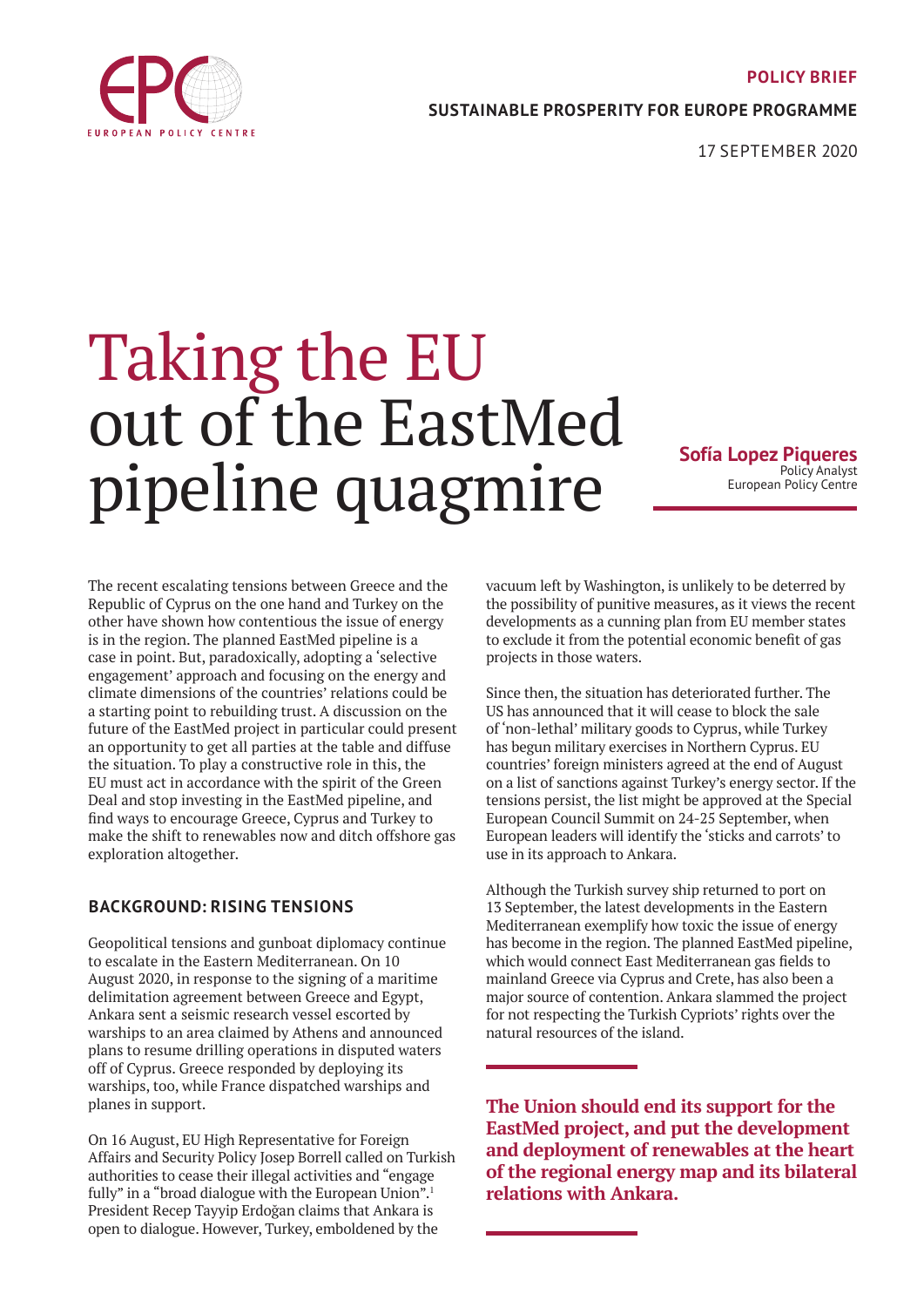The row between Greece and the Republic of Cyprus, and Turkey has deeper historical roots that go far beyond energy concerns, of course. But while there is a plethora of issues to be resolved, adopting a 'selective engagement' approach and focusing on the energy and climate dimensions of their relations could be a starting point to rebuilding trust. Paradoxically, a discussion on the future of the EastMed project could present an opportunity to get all parties at the table and diffuse the tensions, which are about more than the exploration and drilling of gas. It is also a more concrete and pragmatic move than convening the countries involved to discuss, for instance, the contentious delimitation of the waters or the reunification of Cyprus.

For the EU to play a constructive role in this, this Policy Brief argues that the Union should end its support for the EastMed project, and put the development and deployment of renewables at the heart of the regional energy map and its bilateral relations with Ankara. Keeping the gas buried would be also in line with the spirit of the Paris Agreement and contribute to futureproofing the societies and economies of the region.

## **STATE OF PLAY: WHY CHANGE COURSE?**

To redraw the energy map along green lines, Greece and Cyprus, as well as other member states, including France (whose energy giant Total is involved in Cyprus' offshore gas explorations), must be convinced to rethink their current position regarding gas explorations and drilling in the Eastern Mediterranean, and vis-à-vis the EastMed pipeline in particular. Admittedly, this is no easy feat in light of the following two factors:

- Path dependency makes countries struggle to react to the fact that fossil fuel production levels are too high to be compatible with the more ambitious Paris Agreement (PA) goal to limit the increase in global average temperatures to 1.5°C. Logically, investments that lock in gas use would aggravate the situation further.
- EU member states are fearful that they would be **sending the 'wrong signal'** to President Erdoğan if they do not react to Turkey's moves in the contested waters heavy-handedly.

**Continental Europe should not sacrifice its energy needs at the altar of a fuel that will only aggravate climate change and slow down the transition to a green economy by continuing to swallow up public funds.**

Prior to the publication of the European Green Deal, EastMed was recognised as a Project of Common Interest (PCI) under the Connecting Europe Facility (CEF). Thanks to this status, CEF funds for the period between May 2018 and December 2021 amount to €34.5 million.

Although a final investment decision on the pipeline is not expected until 2022, the European Commission should not extend its support as this would run counter to the letter and spirit of the Green Deal and PA commitments. Continental Europe should not sacrifice its energy needs at the altar of a fuel that will only aggravate climate change and slow down the transition to a green economy by continuing to swallow up public funds. Not to mention that in this context of increasing geopolitical and political tensions, such a move only adds further oil to the fire.

In addition to contradicting the PA and Green Deal, the EastMed project might not be as profitable and economically sound as sometimes presented, for two reasons:

- The costs of extracting fossil fuel from the Eastern Mediterranean are very high because the deposits are buried deep under the seabed.<sup>2</sup> In fact, pre-2019 Mediterranean gas costs were arguably already high, making the future of the EastMed rather unsure.<sup>3</sup> Hence, some argue that the main reason why the project has been pushed forward is geopolitical.<sup>4</sup>
- There is stiff competition from other energy suppliers to Europe. The glut of gas on the global market (pre-COVID-19) means that gas prices will probably remain low over the next few years (much like demand by the mid-2020s). $5$  This could render the EastMed project, which is set to cost an estimated €6 billion, commercially non-viable. Companies like ExxonMobil, Eni and Total have already postponed the appraisal of discovered wells and planned drillings in Cyprus.<sup>6</sup>

Struck by an economic (and climate) crisis, the EU cannot afford to spend more public money locking in fossil fuel infrastructure that will not yield the soughtafter returns on investment.7

Geopolitical, political, environmental and economic considerations show that the EU would be wise to stay out of the EastMed project quagmire and provide environmentally and economically sustainable alternatives for the region's energy future instead.

The impact of the COVID-19 crisis, the lukewarm attitude to fossil fuel as a solution in the low-emissions economy and the rise in Greek-Turkish tensions have opened a window of opportunity for the region to swiftly embrace the European Green Deal, ditch the EastMed project and focus on renewables. From long-term economic and environmental perspectives, the benefit of renewables is a no-brainer.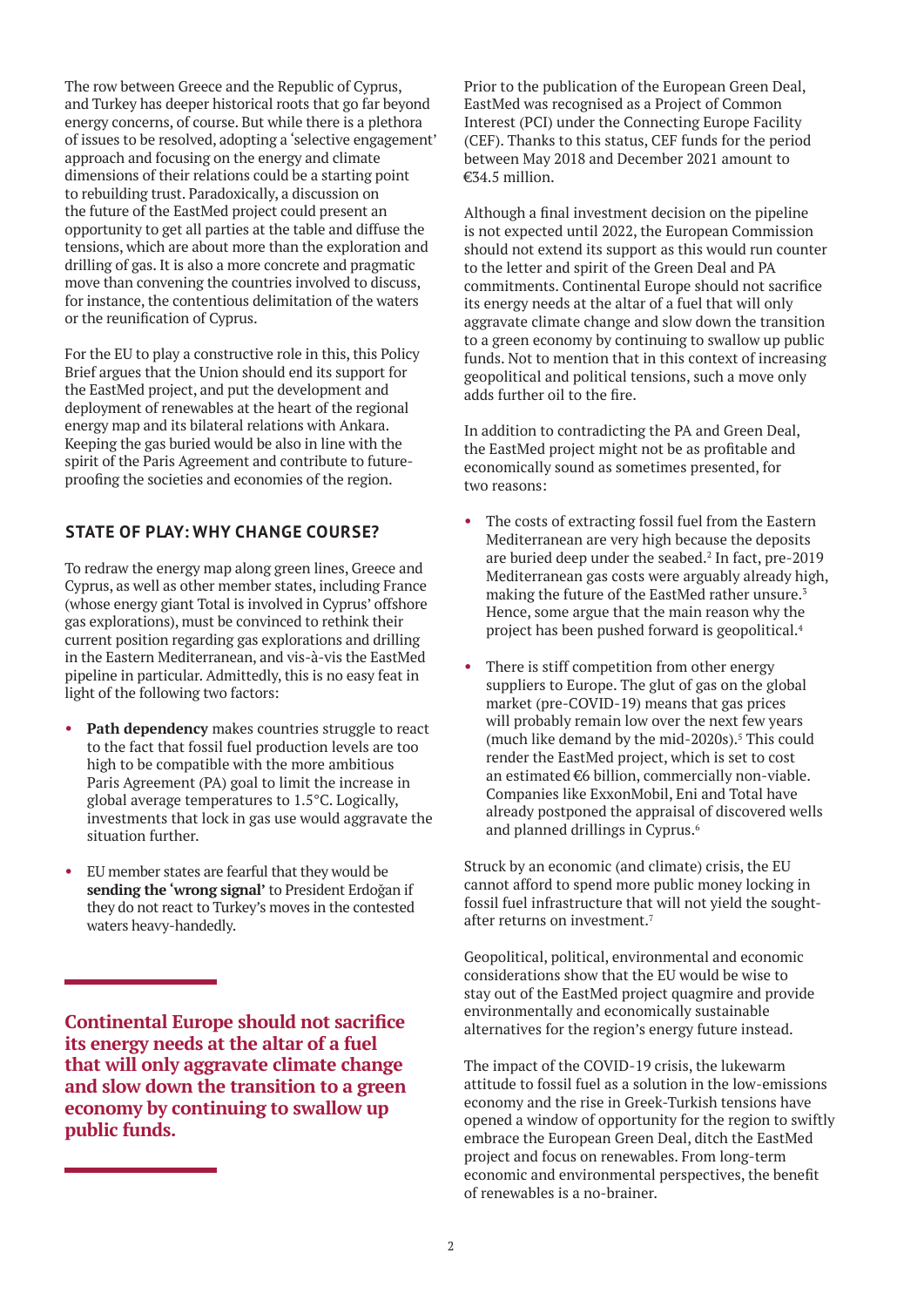#### **PROSPECTS: WHAT CAN THE EU AND THE THREE COUNTRIES DO?**

The geography and climate of the three Mediterranean countries suggest a much-untapped potential for renewable energy generation. Looking at the two EU member states, however, it becomes clear that there is a crucial difference in how they embrace this potential. Greece has committed to reducing its emissions by 55% by 2030 in comparison to its 2005 rates, and also supplying 35% of its final energy consumption from renewables. It has redoubled its green efforts and set up certain stimuli, such as reducing the approval time of renewable energy projects from six years to under six months, and has adopted a system of public auctions that translates into lower prices for consumers.

On top of its solar potential, Greece could benefit from offshore wind farms considerably. Researchers argue that this technology could ensure national energy independence for a good quarter of a century.8 The Council expressed concern about the country's energy poverty and suggested that renewable energy projects be frontloaded to contribute to Greece's post-COVID-19 economic transformation.9 Not losing sight of those suggestions in future European Semester recommendations would send the right climate action signal to the rest of the EU and the world. Moreover, if the EU were to remove the EastMed project from the energy equation and explain the impact it would have on the Greek tourism industry alongside other gas projects, the public sentiment in Greece might swing fully toward renewables.

Cyprus, on the other hand, was *reprimanded* by the European Commission several times for its inadequate 2030 National Energy and Climate Plan, resulting in several back-and-forths. Eventually, Cyprus had to accept a 24% reduction in emissions, although it warned that it might not be successful. Regrettably, the island lives in an "energy impasse". Andreas Poullikkas, Chairman of the Cyprus Energy Regulatory Authority, deplores the "current wasteful and dead-end development model" and encourages his country's authorities to "bravely turn to green technologies".10

Cyprus has one of the highest rates of solar radiation in Europe, and its potential for photovoltaic (PV) systems on the island is enormous, similarly to the rest of the Mediterranean region.<sup>11</sup> As prices of PV systems continue to drop, this option should become more and more appealing. This year's European Semester Council recommendations rightly highlighted the need for Cyprus to tackle challenges related to the green energy transition and asked the country to invest in areas like renewable energy.12 In addition to closely monitoring those recommendations, the EU should take the following actions:

• Ensure that the revision of the trans-European energy infrastructure (TEN-E) regulation 347/2013, expected for this year, is PA-aligned. Under this regulation, the Commission identifies the most important PCIs: projects that can apply for EU funding and enjoy simplified permits. Not being futureproof (i.e. not PA-aligned), the EastMed pipeline should be removed from the updated PCI list. In parallel, to encourage Cyprus to reconsider its energy strategy, the Commission could carefully evaluate the ongoing initiatives under the European Islands Facility (NESOI) which, in turn, focuses on the energy transition; increase the Horizon 2020 (H2020) funding allocated to the island via that facility; and extend it under the upcoming Horizon Europe programme.

- Ensure that the Commission's Annual Action Programme for aid to the Turkish Cypriot community targets first and foremost the development and deployment of renewables. The Commission announced in August 2020 that the Programme would support the greening of the community's economy and the preparation and financing of key infrastructure projects and environmental protection activities.13 While this is a step in the right direction, the Commission should carefully monitor the use of funds allocated to boost these technologies.
- The EU should pressure Cyprus to ratify the Protocol concerning Specially Protected Areas and Biological Diversity in the Mediterranean, and set up and promote protected areas.

# **From long-term economic and environmental perspectives, the benefit of renewables is a no-brainer.**

Despite its dependence on (mainly Russian) energy imports, Turkey also has untapped renewable energy potential. EU-Turkey cooperation in this field is, however, less developed than their cooperation on fossil fuels, and relies mainly on EU financial support. After this August's developments in the region, including the EU's failure to reduce the tensions, a different approach should be attempted:

- The EU should offer Turkey more financial support for the development and deployment of renewables upon the ratification of the PA. The successor to the enlargement-related Instrument for Pre-Accession Assistance II, expected to enter into force next year, should consider promoting renewable energy and energy efficiency as a priority sector.
- Energy is one of the negotiation chapters of Turkey's EU accession *acquis* that is vetoed by Cyprus. However challenging it might be, as a show of good faith from the EU and its commitment to fight climate change, Cyprus should be nudged to lift its veto on this chapter once Ankara has ratified the PA. Besides approaching the lifting of the veto as a climate-